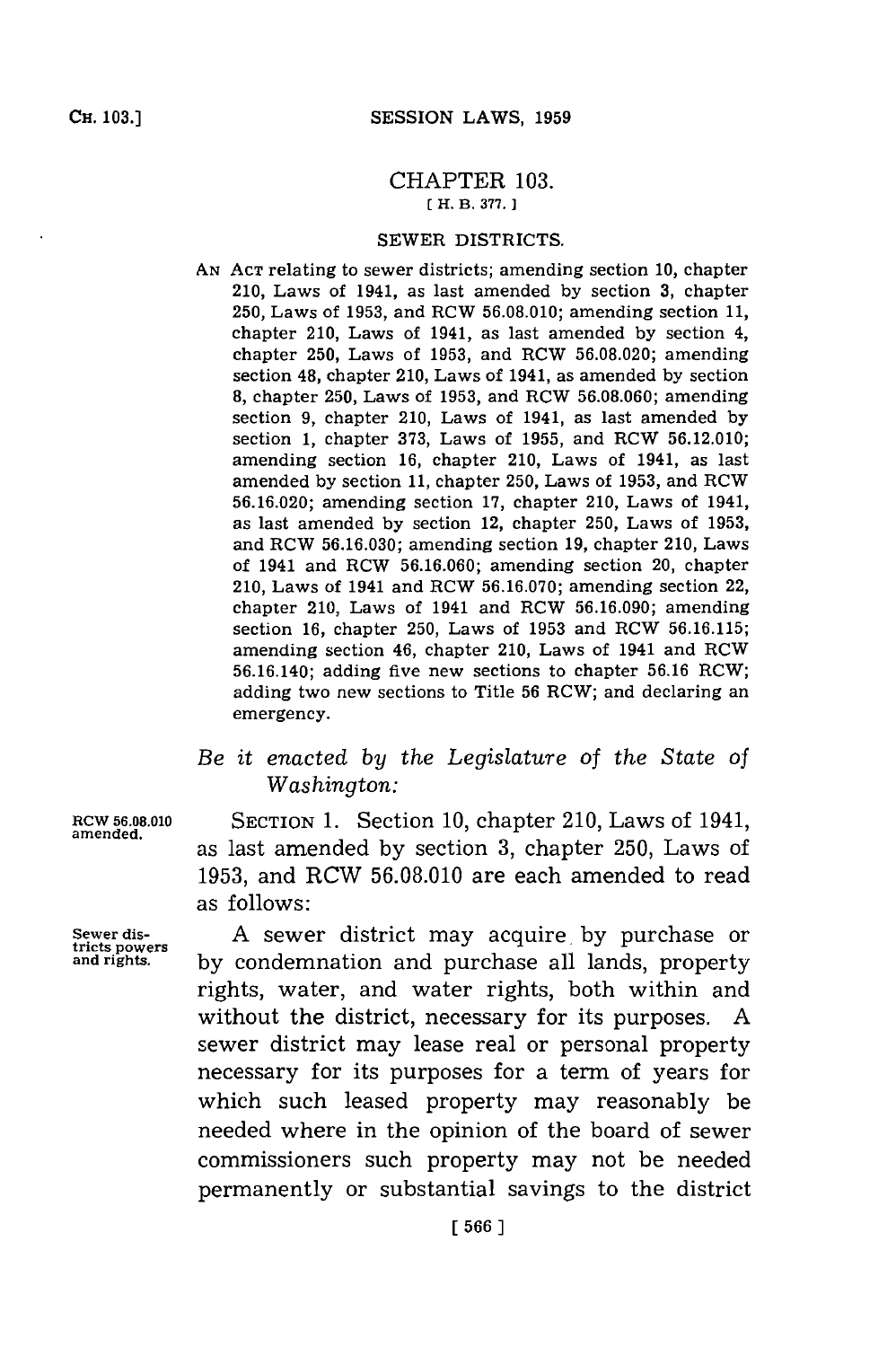can be effected thereby. The right of eminent do- $_{domain.}^{Eminent}$ main shall be exercised in the same manner and **by** the same procedure as provided for cities of the third class, insofar as consistent with the provisions of this title, except that all assessment or reassessment rolls required to be filed **by** eminent domain commissioners or commissioners appointed **by** the court shall be prepared and filed **by** the district, and the duties devolving upon the city treasurer shall be imposed upon the county treasurer for the purposes hereof; it may construct, condemn and purchase, add to, maintain, and operate systems of sewers for the purpose of furnishing the district and inhabitants thereof with an adequate system of sewers for all uses and purposes, public and private, including the drainage of public highways, streets, and roads with full authority to regulate the use and operation thereof and the service rates to be charged. For such purposes a district may conduct sewage throughout the district and throughout other political subdivisions within the district, and construct and lay sewer pipe along and upon public highways, roads, and streets, within and without the district, and condemn and purchase or acquire land and rights of way necessary for such sewer pipe. **A** district may erect sewage treatment plants, within or without the district, and may acquire **by** purchase or condemnation, properties or privileges necessary to be had to protect any lakes, rivers, or watercourses and also other areas of land from pollution, from its sewers or its sewage treatment plant. **A** district may charge property owners seeking to connect to **Connection** the district system of sewers, as a condition to granting the right to so connect, in addition to the cost of such connection, such reasonable connection charge as the board of commissioners shall determine to be proper in order that such property owners shall bear their equitable share of the cost of such system. **A**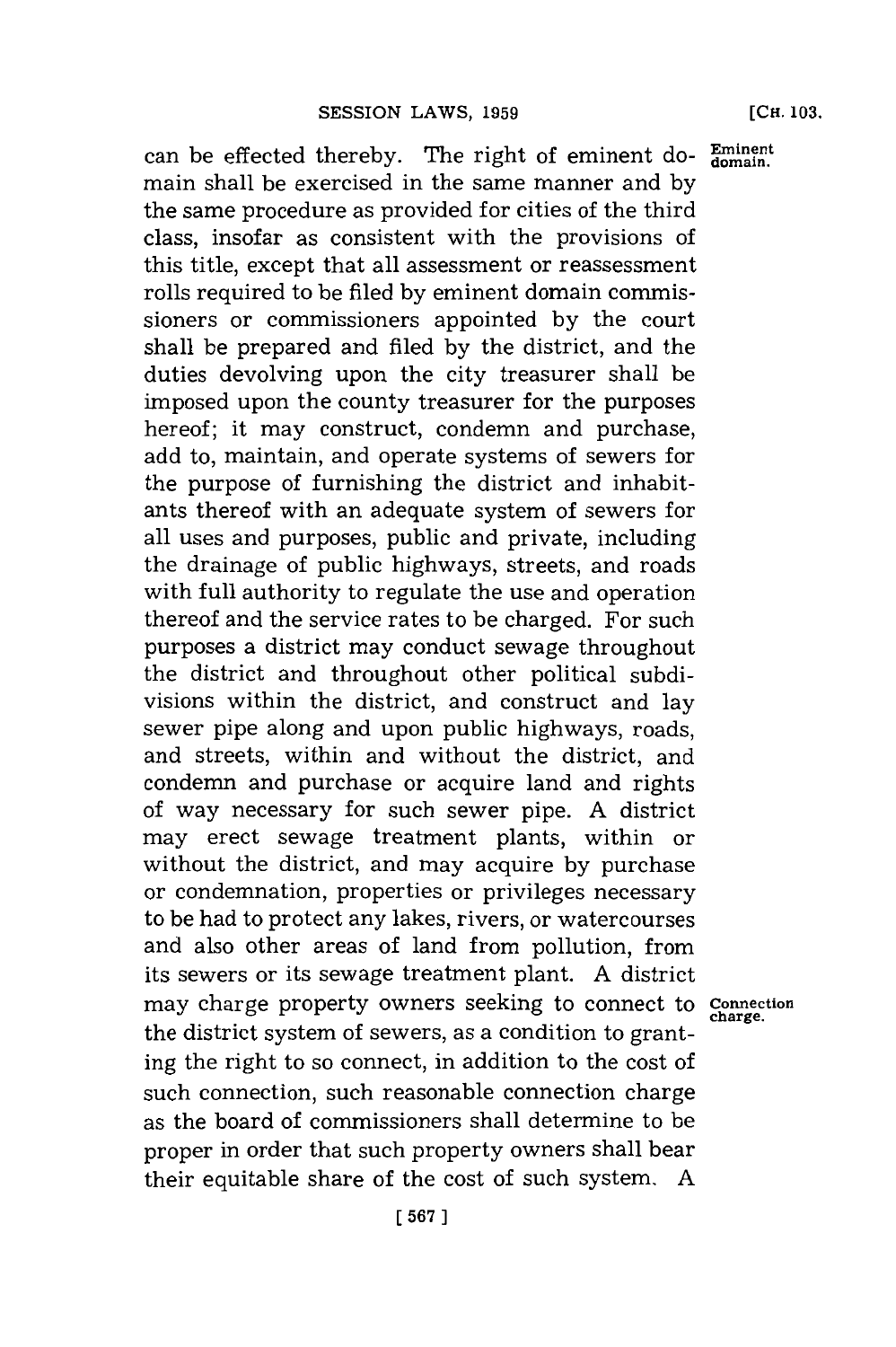**CH. 103.1**

Connection **district may compel all property owners within the** Lien. sewer district located within an area served **by** the district system of sewers to connect their private drain and sewer systems with the district system under such penalty as the sewer commissioners shall prescribe **by** resolution. The district may for such purpose enter upon private property and connect the private drains or sewers with the district system and the cost thereof shall be charged against the property owner and shall be a lien upon property served.

RCW 56.08.020 **SEC. 2.** Section 11, chapter 210, Laws of 1941, amended. as last amended **by** section 4, chapter **250,** Laws of **1953,** and RCW **56.08.020** are each amended to read as follows:

**Comprehen-** The sewer commissioners before ordering any improvements hereunder or submitting to vote any proposition for incurring any indebtedness shall adopt a general comprehensive plan for a system of **Provisions,** sewers for the district. They shall investigate all portions and sections of the district and select a general plan for a system of sewers for the district suitable and adequate for present and reasonably foreseeable future needs thereof. The general comprehensive plan shall provide for treatment plants and other methods for the disposal of sewage and industrial and other liquid wastes now produced or which may reasonably be expected to be produced within the district and shall, for such portions of the district as may then reasonably be served, provide for the acquisition or construction and installation of laterals, trunk sewers, intercepting sewers, syphons, pumping stations, or other sewage collection facilities. The comprehensive plan shall provide the method of distributing the cost and expense of the sewer system provided therein against the district and against utility local improvement districts within the district, including any utility local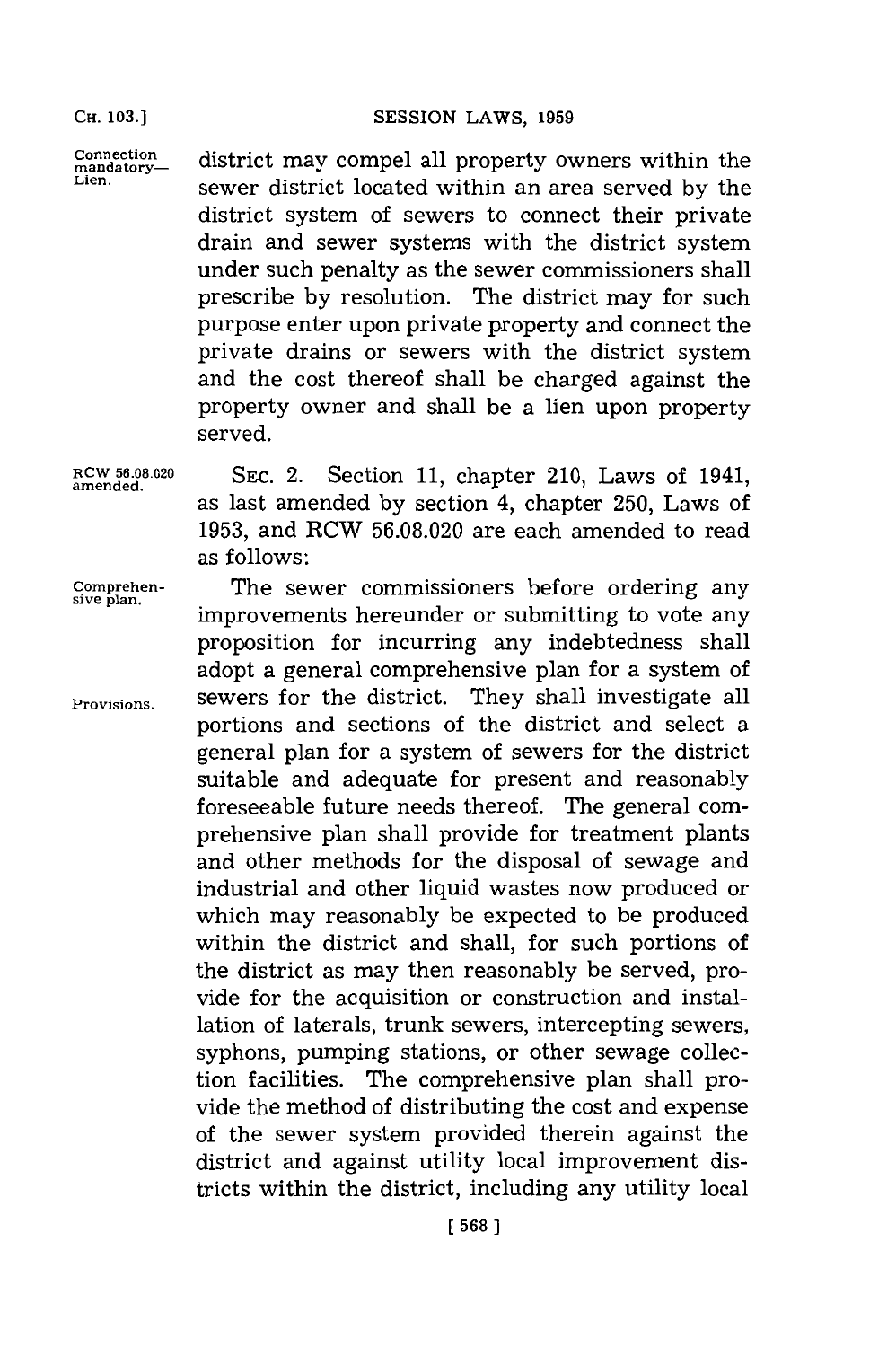improvement district lying wholly or partially within any other political subdivision included in the district; and provide whether the whole or some part of the cost and expenses shall be paid from sewer revenue bonds. The commissioners may employ such engineering and legal services as they deem necessary in carrying out the purposes hereof. The comprehensive plan shall be adopted **by** reso- **Approval.** lution and submitted to an engineer designated **by** the county commissioners and to the director of health, and must be approved in writing **by** the engineer and director of health.

If the district includes portions or all of one or more cities or towns, the comprehensive plan shall be submitted also to, and approved **by** resolution of, the legislative authority of cities and towns before becoming effective. This section and RCW **56.08.030, 56.08.040, 56.08.050, 56.16.010,** and **56.16.020** shall not apply to reorganized districts, except as specifically referred to in this section.

SEC. 3. Section 48, chapter 210, Laws of 1941, as RCW 56.08.060 amended **by** section **8,** chapter **250,** Laws of **1953,** and RCW **56.08.060** are each amended to read as **follows:**

A sewer district may enter into contracts with Contracts for any county, city, town, sewer district, water district, or any other municipal corporation, or with any private person, firm or corporation, for the acquisition, ownership, use and operation of any property, facilities, or services, within or without the sewer district and necessary or desirable to carry out the purposes of the sewer district, and a sewer district may provide sewer service to property owners outside the limits of the sewer district.

SEC. 4. Section 9, chapter 210, Laws of 1941, as  $_{\text{RCW 56.12.010}}$ last amended **by** section **1,** chapter **373,** Laws of **1955,** and RCW **56.12.010** are each amended to read as **follows:**

**amended.**

**joint use- Service out-side district.**

**amended.**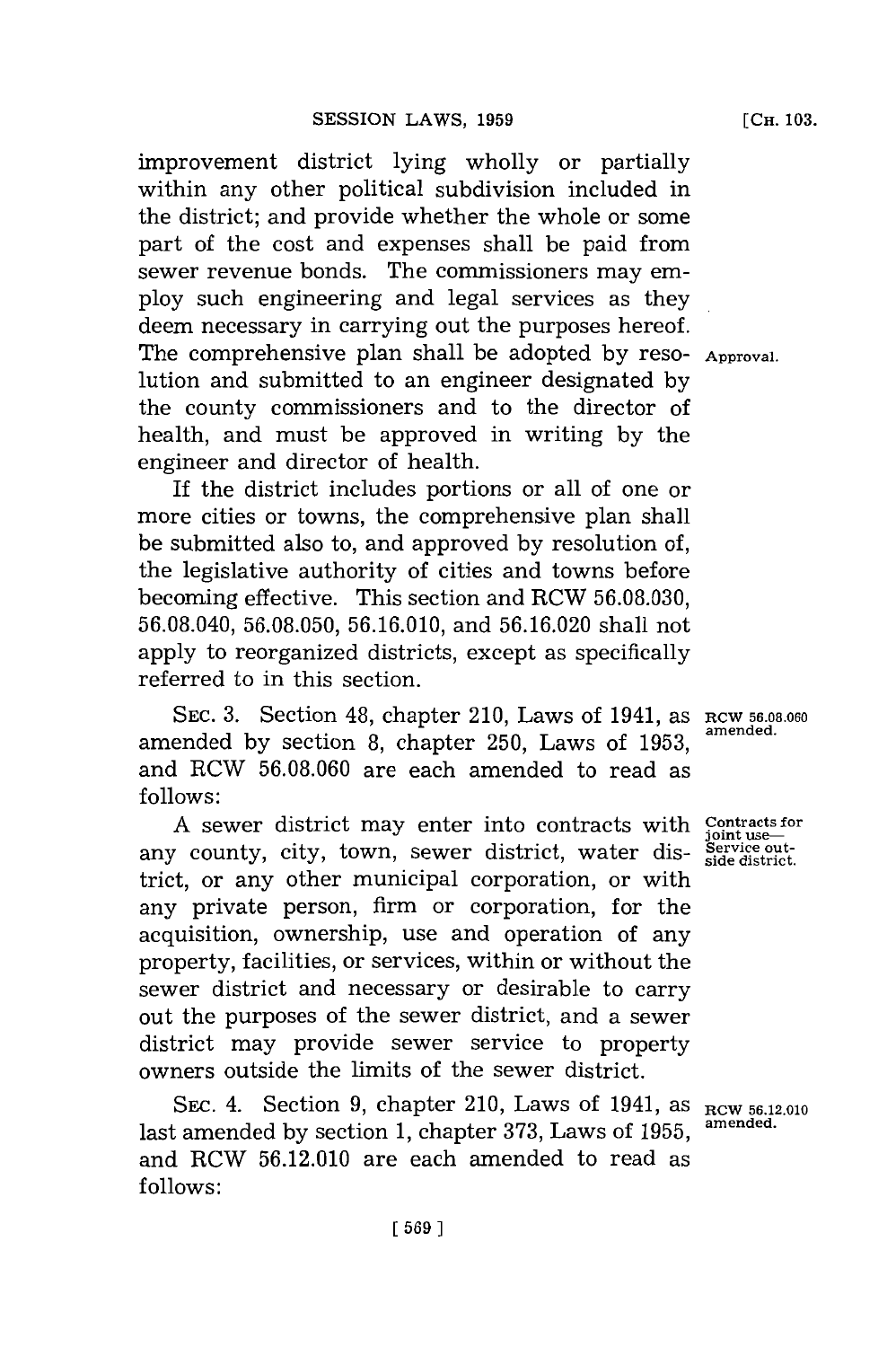**Board of commissioners.**

**Officers.**

The governing body of a sewer district shall be a board of commissioners consisting of three members. The commissioners shall annually elect one of their number as president and another as secretary of the board.

**Compensation. A** district may provide **by** resolution for the payment of compensation to each of its commissioners at a rate not exceeding twenty-five dollars for each day or major part thereof devoted to the business of the district: *Provided,* That the per diem for each commissioner shall not exceed six hundred dollars per year. In addition, the secretary may be paid a reasonable sum for his services as secretary and for bookkeeping work and keeping the records of the district. No commissioner shall be employed full time **by** the district.

> The board shall **by** resolution adopt rules governing the transaction of its business and shall adopt an official seal. **All** proceedings shall be **by** resolution recorded in a book kept for that purpose, which shall be a public record.

**RCW 56.16.020** SEC. **5.** Section **16,** chapter 210, Laws of 1941, as **amended.** last amended **by** section **11,** chapter **250,** Laws of **1953,** and RCW **56.16.020** are each amended to read as follows:

Finances—**-** At any general or special election, a proposition **Revenue**<br> **Revenue**<br> **Revenue Revenue Representation Revenue Representation Representation bonds.** that the district issue revenue bonds for the construction costs, interest during the period of construction and six months thereafter, working capital, or other costs of any part or all of the comprehensive plan may be submitted. The amount of the revenue bonds to be issued shall be included in the proposition submitted. The proposition shall be adopted **by** a majority of the voters of the district voting thereon. When the proposition has been adopted, the commissioners may forthwith carry out the general plan to the extent specified therein.

**Rules.**

SESSION LAWS, 1959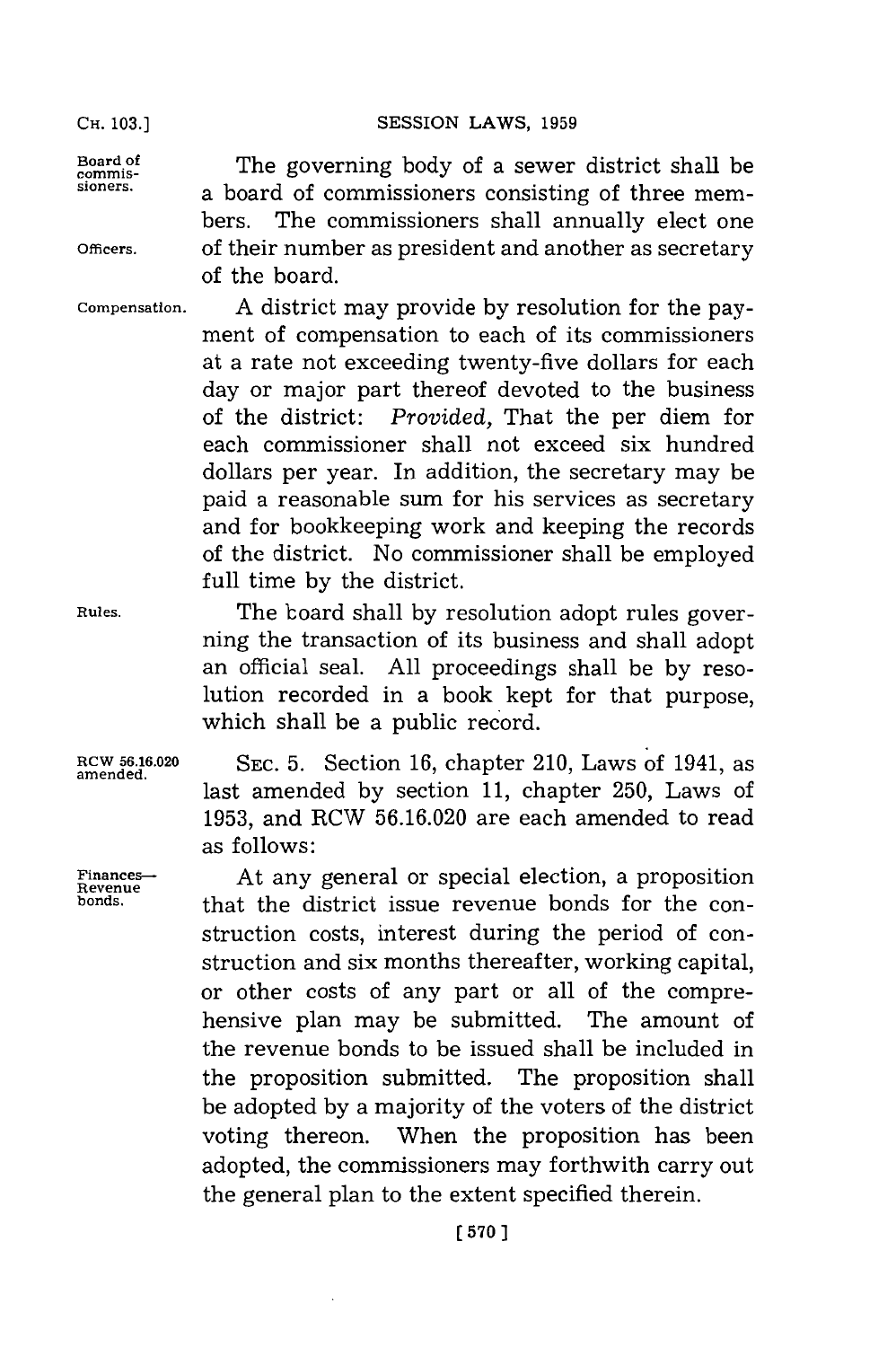SEC. 6. Section 17, chapter 210, Laws of 1941, as **RCW 56.16.030** last amended **by** section 12, chapter **250,** Laws of **1953,** and RCW **56.16.030** are each amended to read as follows:

In the same manner as herein provided for the **Finances-Additions and** adoption of the general comprehensive plan, and **betterments.** after the adoption of the general comprehensive plan, a plan providing for additions and betterments to the general comprehensive plan, or reorganized district may be adopted. Without limiting its generality "additions and betterments" shall include any necessary change in, amendment of, or addition to the comprehensive plan. The sewer district may incur a general indebtedness payable from annual tax levies to be made in excess of the forty mill tax limitation for the construction of the additions and betterments in the same way the general indebtedness may be incurred for the construction of the general comprehensive plan. Upon ratification **by** the voters of the entire district, of the proposition to incur such indebtedness, the additions and betterments may be carried out **by** the sewer commissioners to the extent specified in the proposition to incur such general indebtedness. The sewer district may issue revenue bonds to pay for the construction of the additions and betterments **by** resolution of the board of sewer commissioners without submitting a proposition therefor to the voters.

**SEC. 7.** There is added to chapter 210, Laws **of New section.** 1941 and to chapter **56.16** RCW a new section to read as follows:

Whenever a sewer district shall have adopted a Additional **revenue bonds** general comprehensive plan, and bonds to defray **authorized.** the cost thereof shall have been authorized **by** the electors of the district, and if before completion of the improvements the board of commissioners shall **by** resolution find that the authorized bonds are not sufficient to defray the cost of such improvements

**[ 571]**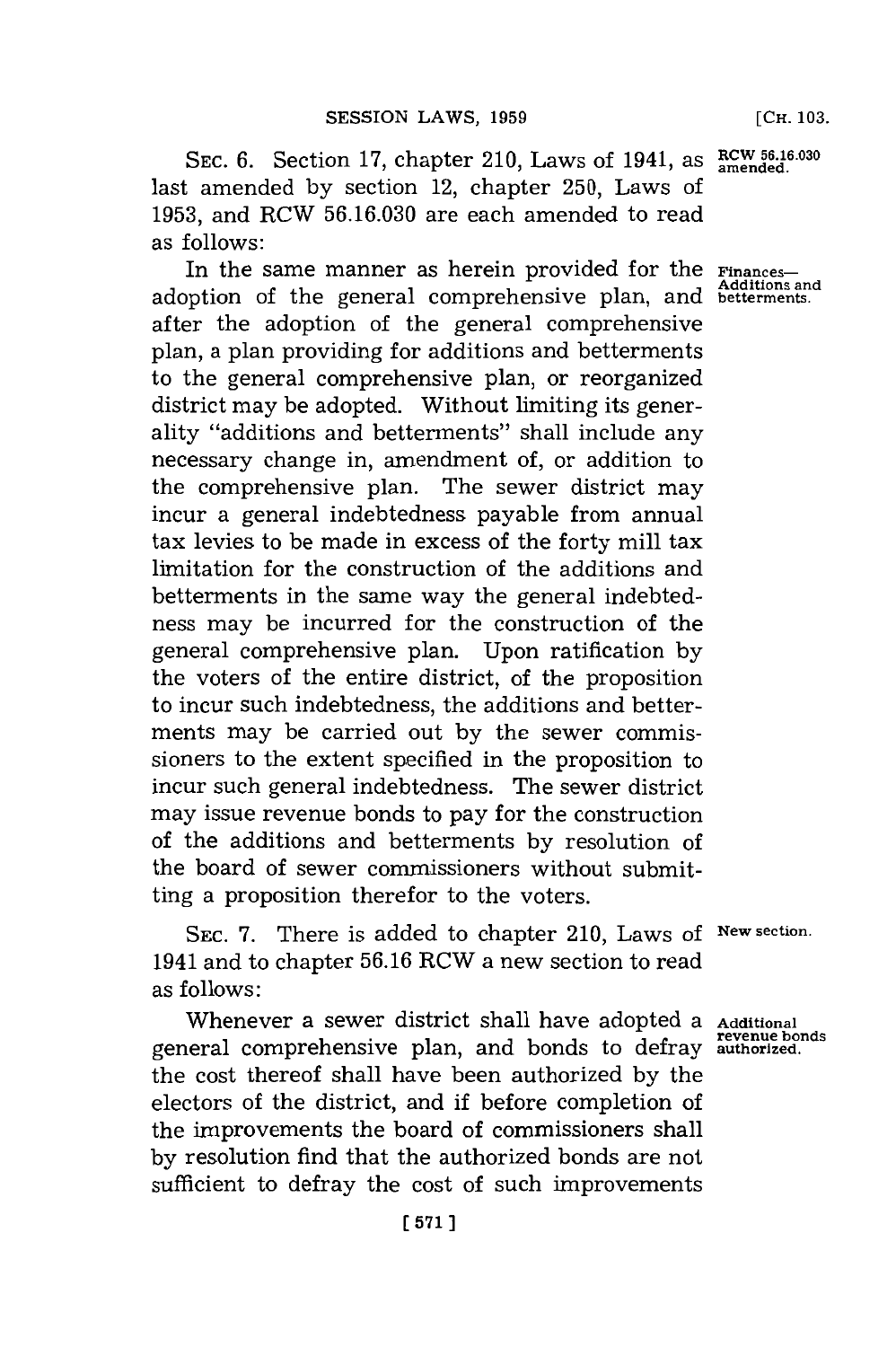SESSION LAWS, 1959

due to the increase of costs of construction subsequent to the adoption of said plan, the board of commissioners may, **by** resolution, without submitting the matter to the voters of the district, authorize the issuance and sale of additional sewer revenue bonds for such purpose in excess of those previously authorized: *Provided,* That in no event shall the principal amount of such additional sewer revenue bonds exceed twenty percent of such previously authorized indebtedness.

**bonds.**

**RCW 56.16.060 SEC. 8.** Section **19,** chapter 210, Laws of 1941 and RCW 56.16.060 are each amended to read as follows: **Sewer revenue** When sewer revenue bonds are issued for authorized purposes, said bonds shall be either registered as to principal only or shall be bearer bonds; shall be in such denominations, shall be numbered, shall bear such date, shall be payable at such time or times up to a maximum period of not to exceed thirty years and at such place or places one of which must be the office of the treasurer of the county in which the district is located, as determined **by** the board of commissioners of the district; shall bear interest payable semiannually and evidenced to maturity **by** coupons attached to said bonds bearing a coupon interest rate not to exceed six percent per annum; shall be executed **by** the president of the board of commissioners and attested **by** the secretary thereof and have the seal of the district impressed thereon; and may have facsimile signatures of the president and secretary imprinted on the interest coupons in lieu of original signatures.

RCW 56.16.070 SEC. 9. Section 20, chapter 210, Laws of 1941 and amended. RCW 56.16.070 are each amended to read as follows:

Special fund The sewer commissioners shall have power and to pay a sexual fund and fund state of the sexual fund state of the sexual fund state of the sexual fund state of the sexual fund state of the sexual fund state of are required to create a special fund, or funds, for the sole purpose of paying the interest and principal of sewer revenue bonds, as herein provided into which special fund or funds the said sewer commis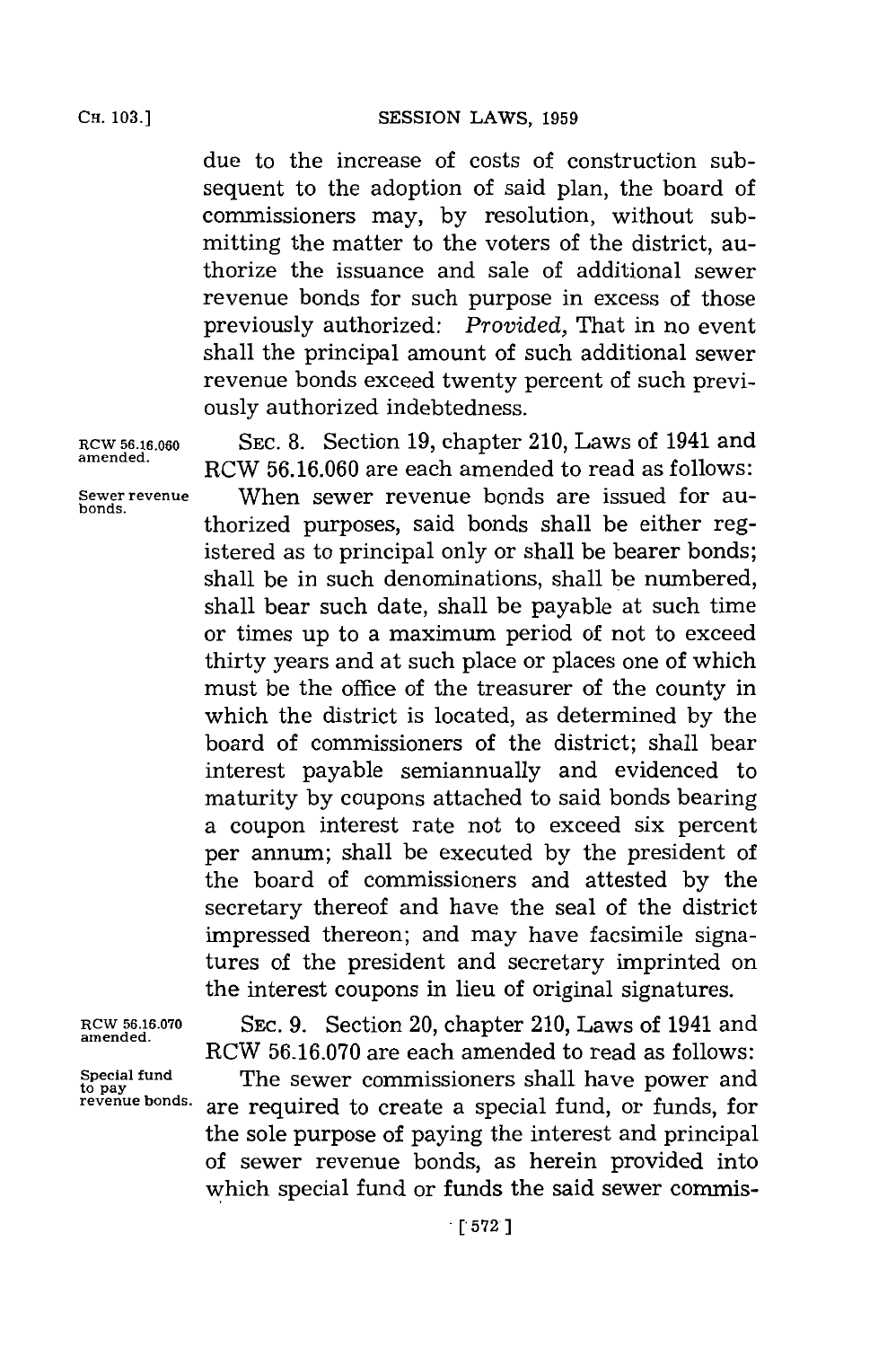sioners shall obligate and bind the sewer district to set aside and pay a fixed proportion of the gross revenues of the system of sewers, or any fixed amount out of and not exceeding a fixed proportion of such revenues, or a fixed amount or amounts without regard to any fixed proportion, and such bonds and the interest thereof shall be payable only out of such special fund or funds, and shall be a lien and charge against all revenues of the district and payments received from any utility local improvement district or districts pledged to secure such bonds, subject only to operating and maintenance expenses.

SEC. 10. There is added to chapter 210, Laws of New section. 1941 and to chapter **56.16** RCW a new section to read as follows:

The board of commissioners may make such **Covenants to secure pay**covenants as it may deem necessary to secure and **ment of rev**guarantee the payment of the principal of and interest on sewer revenue bonds of the district, including but not being limited to covenants for the establishment and maintenance of adequate reserves to secure or guarantee the payment of such principal and interest; the protection and disposition of the proceeds of sale of such bonds; the use and disposition of the gross revenues of the sewer system of the district and any additions or betterments thereto or extensions thereof; the use and disposition of any utility local improvement district assessments; the creation and maintenance of funds for renewals and replacements of the system; the establishment and maintenance of rates and charges adequate to pay principal and interest of such bonds and to maintain adequate coverage over debt service; the maintenance, operation and management of the system and the accounting, insuring and auditing of the business in connection therewith; the terms upon which such bonds or any of them may be

**[CH. 103.**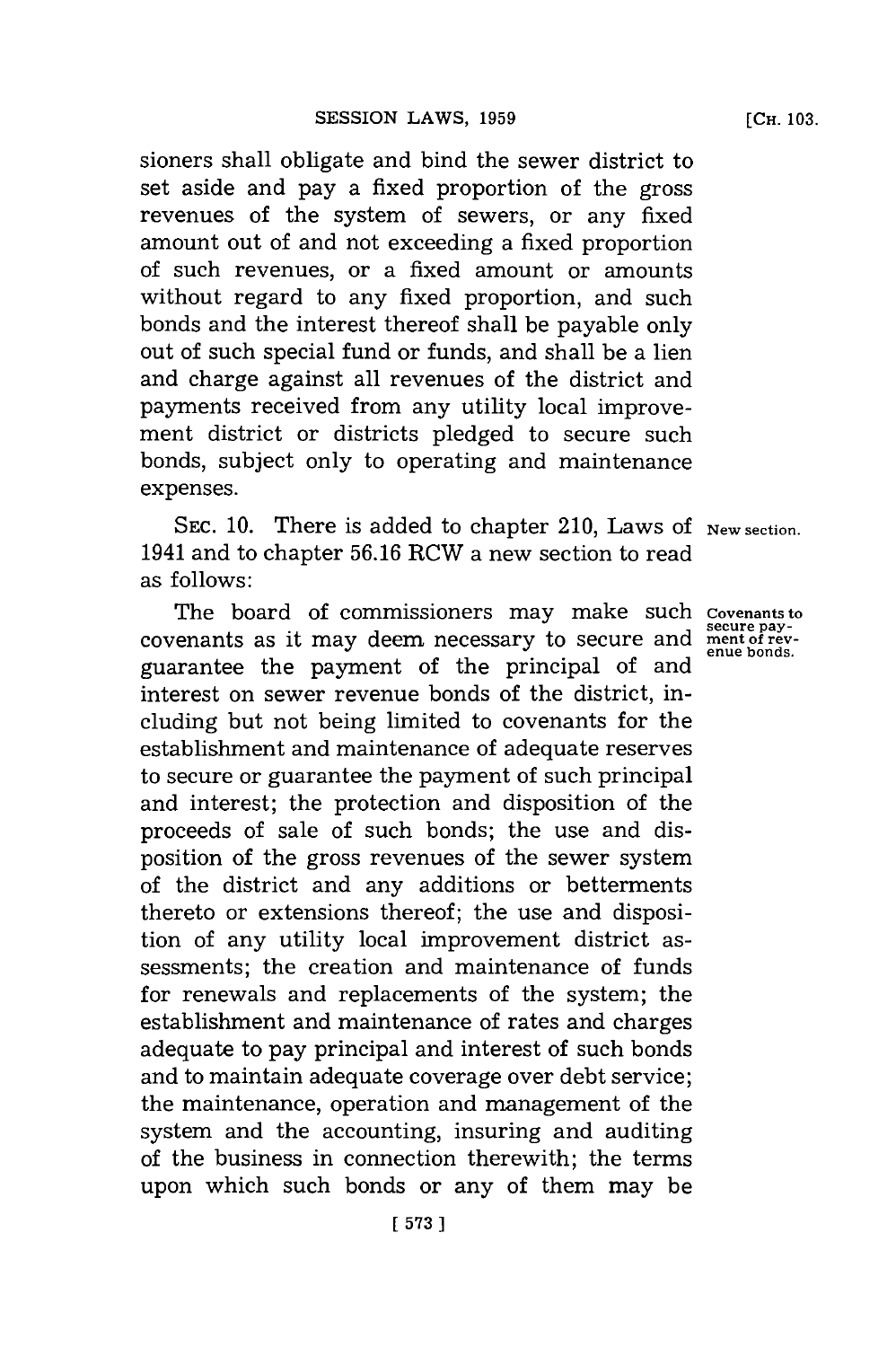redeemed at the election of the district; limitations upon the right of the district to dispose of its system or any part thereof; the appointment of trustees, depositaries and paying agents to receive, hold, disburse, invest and reinvest all or any part of the proceeds of sale of the bonds and all or any part of the income, revenue and receipts of the district, and the board of commissioners may make such other covenants as it may deem necessary to accomplish the most advantageous sale of such bonds. The board of commissioners may also provide that revenue bonds payable out of the same source or sources may later be issued on a parity with any revenue bonds being issued and sold.

**amended.**

**RCW 56.16.090 SEC. 11.** Section 22, chapter 210, Laws of 1941 and RCW **56.16.090** are each amended to read as **f ollows:**

**Rates and** The sewer commissioners of any sewer district, in the event that such sewer revenue bonds are issued, shall provide for revenues **by** fixing rates and charges for the furnishing of sewerage disposal service to those to whom such service is available. Such rates and charges are to be fixed as deemed necessary **by** such sewer commissioners, so that uniform charges will be made for the same class of **Classification** customer or service. In classifying customers served **Factors in.** or service furnished **by** such system of sewerage, the board of commissioners may in its discretion consider any or all of the following factors: The difference in cost of service to the various customers; the location of the various customers within and without the district; the difference in cost of maintenance, operation, repair, and replacement of the various parts of the system; the different character of the service furnished various customers; the quantity and quality of the sewage delivered and the time of its delivery; capital contributions made to the system including but not limited to assessments;

**of services-**

**[ 574]1**

**CH. 103.]**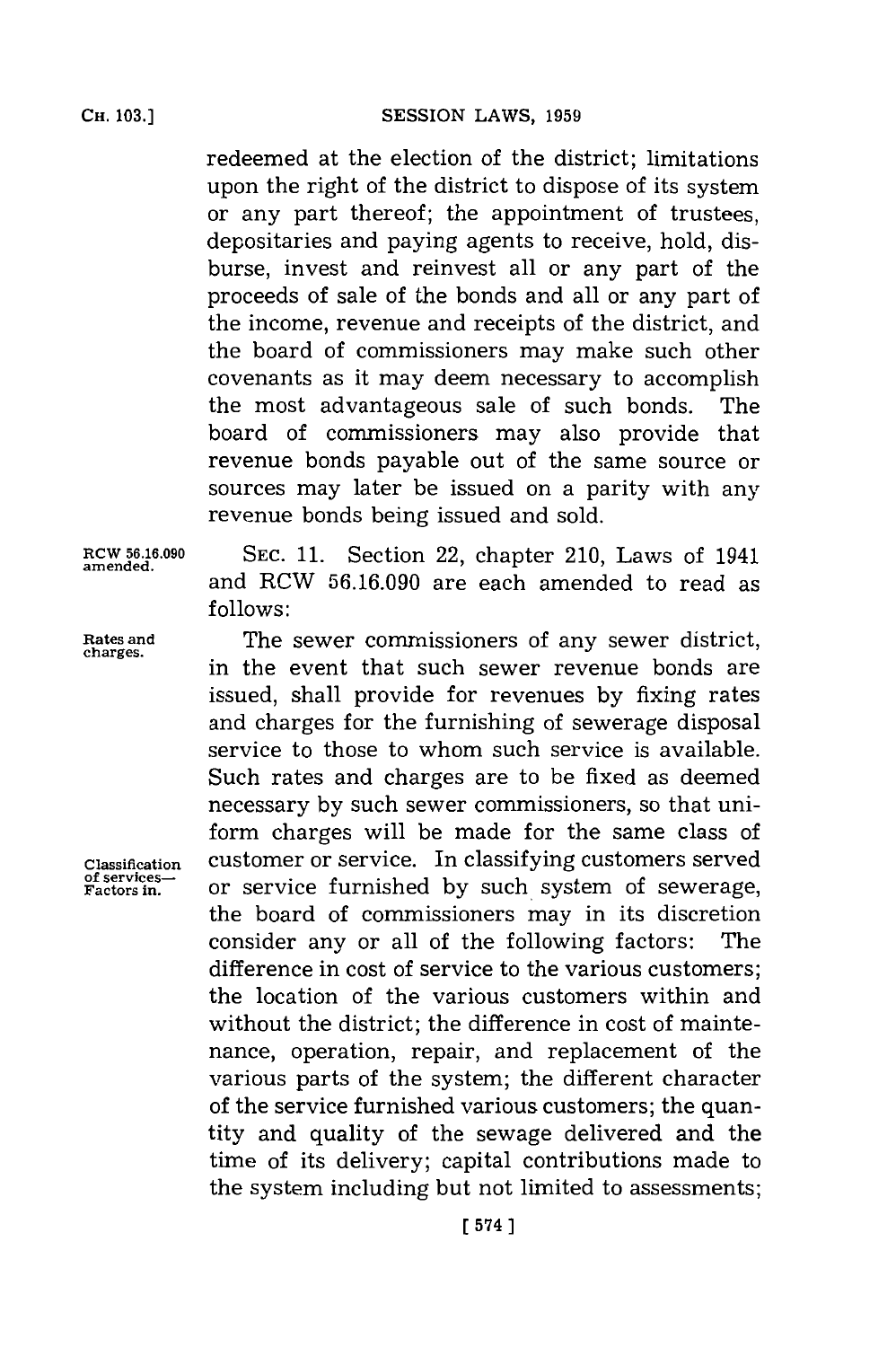and any other matters which present a reasonable difference as a ground for distinction. Such rates are to be made on a monthly basis and shall produce revenues sufficient to take care of the costs of maintenance and operation, revenue bond and warrant interest and principal amortization requirements, and all other charges necessary for efficient and proper operation of the system.

**SEC.** 12. Section **16,** chapter **250,** Laws of **1953 RCW 56.16.115 amended.** and RCW **56.16.115** are each amended to read as **follows:**

The board of sewer commissioners may **by** resolution, without submitting the matter to the voters of the district, authorize the issuance of refunding general obligation bonds to refund any outstanding general obligation bonds, or any part thereof, at maturity thereof, or before the maturity thereof, if they are subject to call for prior redemption, or if all of the holders thereof consent thereto. The total cost to the district over the life of the refunding bonds shall not exceed the total cost, which the district would have incurred but for such refunding, over the remainder of the life of the bonds being refunded. The provisions of RCW **56.16.040** specifying the form and maturities of general obligation bonds and providing for annual tax levies in excess of the forty mill tax limitation shall apply to the refunding general obligation bonds issued under this title.

The board of sewer commissioners may by reso- Refunding<br> **revenue bonds**<br> **revenue bonds**<br> **revenue bonds**<br> **authorized.** lution, without submitting the matter to the voters of the district, provide for the issuance of refunding revenue bonds to refund outstanding general obligation bonds and/or revenue bonds, or any part thereof, at maturity thereof, or before maturity thereof, if they are subject to call for prior redemption, or if all of the holders thereof consent thereto. The total cost to the district over the life of said refund-

**Refunding general obli-gation bonds authorized.**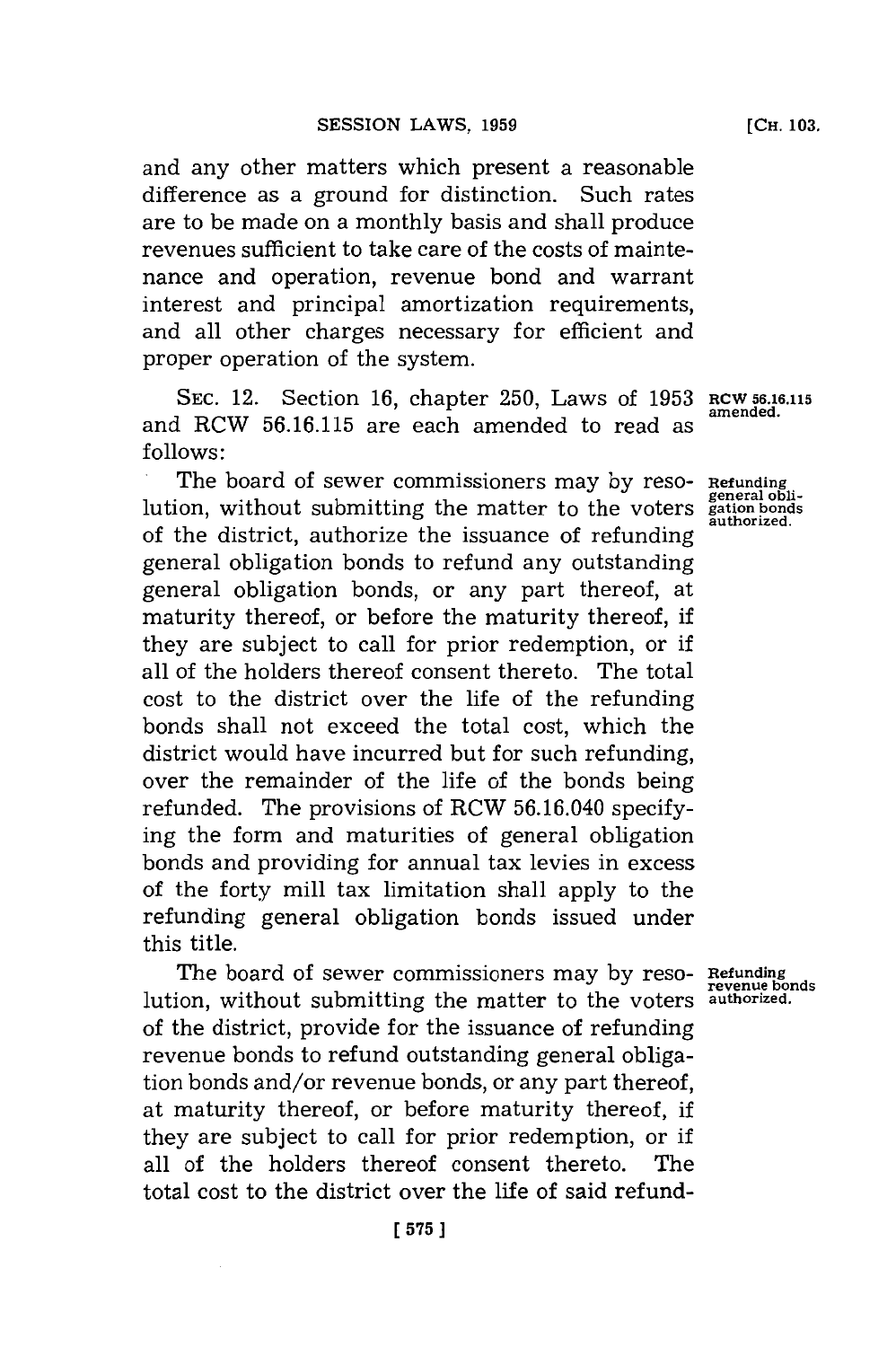ing revenue bonds shall not exceed the total cost, which the district Would have incurred but for such refunding, over the remainder of the life of the bonds being refunded. Uncollected assessments originally payable into the revenue bond fund of a refunded revenue bond issue shall be paid into the revenue bond fund of the refunding issue. The provisions of RCW **56.16.060** specifying the form and maturities of revenue bonds shall apply to the refunding revenue bonds issued under this title.

Refunding general obligation bonds or refunding revenue bonds may be exchanged for the bonds being refunded or may be sold in such manner as the sewer commissioners shall deem for the best interest of the sewer district.

**RCW 56.16.140 SEC. 13.** Section 46, chapter 210, Laws of 1941 and RCW **56.16.140** are each amended to read as **follows:**

Maintenance **The county treasurer shall create and maintain** a separate fund designated as the maintenance fund or general fund of the sewer district into which shall be paid all money received **by** him from the collection of taxes levied **by** such district other than taxes levied for the payment of general obligation bonds thereof, and into which shall be paid all revenues of the district other than assessments levied in utility local improvement districts, and no money shall be disbursed therefrom except upon warrants of the county auditor issued **by** authority of the commissioners or upon a resolution of the commissioners ordering a transfer to any other fund of the district. **Special funds.** The county treasurer shall also maintain such other special funds as may be prescribed **by** the sewer district, into which shall be placed such moneys as the board of sewer commissioners may **by** its resolution direct, and from which disbursements shall be made upon proper warrants of the county auditor

**amended.**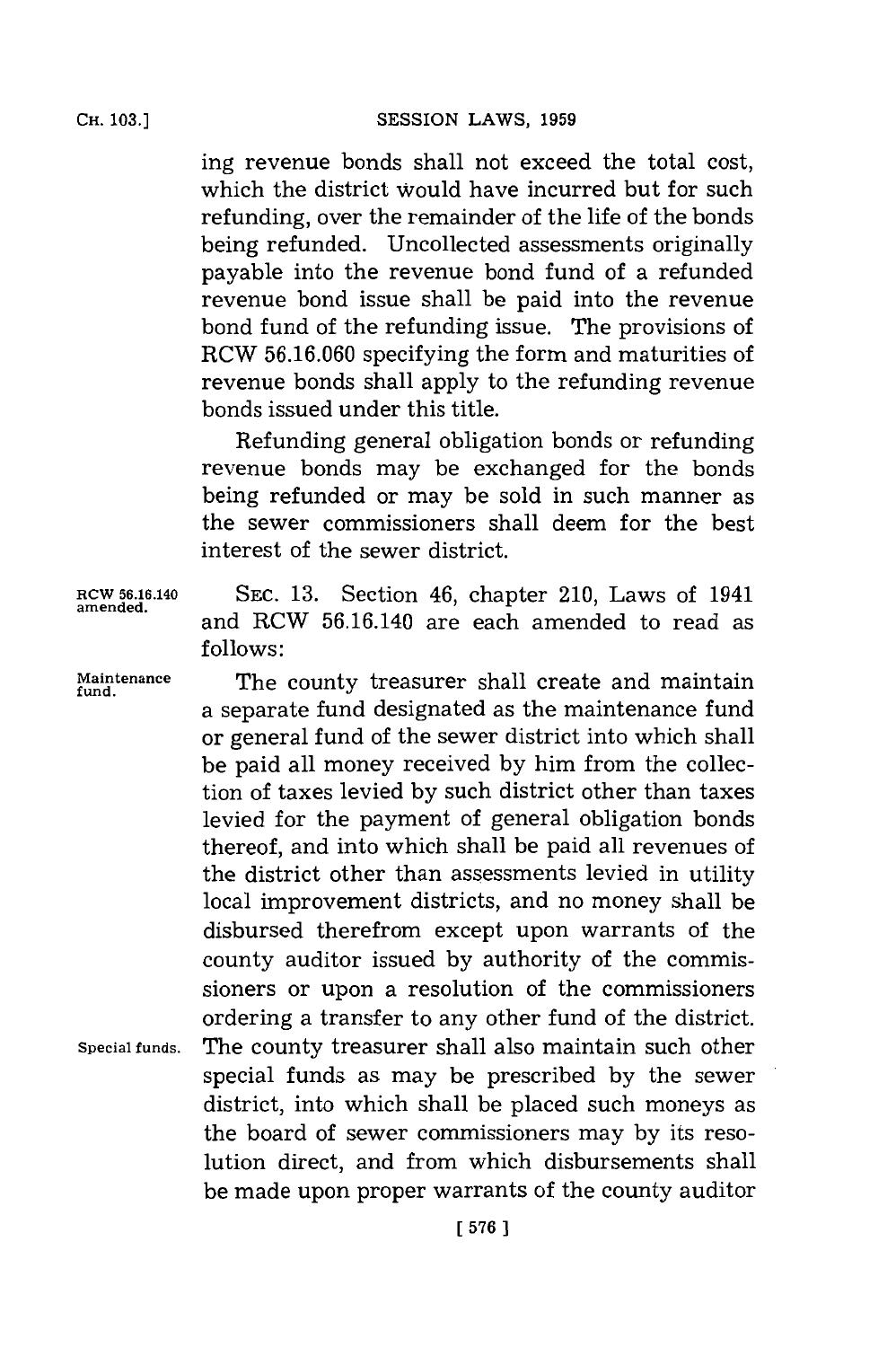issued against the same **by** authority of the board of sewer commissioners.

SEc. 14. There is added to chapter 210, Laws **of New section.** 1941 and to chapter **56.16** a new section to read as **follows:**

Whenever a sewer district has accumulated **Maintenance** moneys in the maintenance fund or general fund of **surplus** the district in excess of the requirements of such fund, the board of commissioners may in its discretion us any of such surplus moneys for any of the following purposes: **(1)** Redemption or servicing of outstanding obligations of the district; (2) maintenance expenses of the district; **(3)** construction or acquisition of any facilities necessary to carry out the purpose of the district.

**SEC. 15.** There is added to chapter 210, Laws of **New section.** 1941 and to chapter **56.16** RCW a new section to read as follows:

Whenever there shall have accumulated in any surplus. general or special fund of a sewer district moneys, funds-Inthe disbursement of which is not yet due, the board of commissioners may, **by** resloution, authorize and direct the county treasurer to deposit or invest such moneys in banks, mutual savings banks, or savings and loan associations in an amount in each institution no greater than the amount insured **by** any department or agency of the United States government, the Federal Deposit Insurance Corporation, or the Federal Savings and Loan Insurance Corporation, or to invest such moneys in direct obligations of the<br>United States government: Provided, That the United States government: county treasurer may refuse to invest any district moneys for a period shorter than ninety days, or in an amount less than five thousand dollars, or any moneys the disbursement of which will be required during the period of investment to meet outstanding obligations of the district.

**fund-Use of**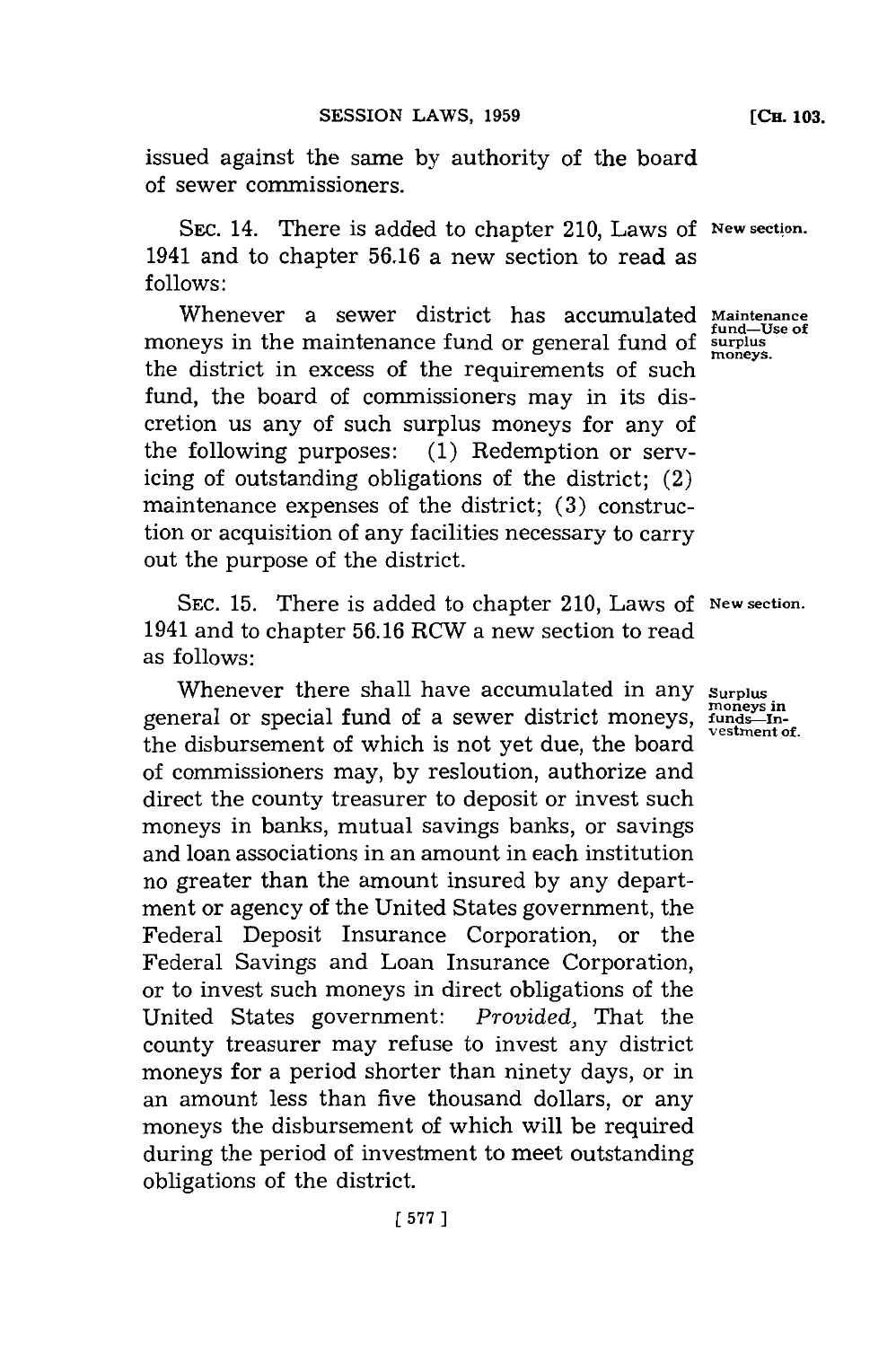**CH.. 103.] SESSION** LAWS, **1959**

**moneys-Loan**

New section. SEC. 16. There is added to chapter 210, Laws of 1941 and to chapter **56.16** RCW a new section to read as follows:

**Surplus** The board of commissioners of any sewer district moneys—Loan<br>to construc- may, by resolution, authorize and direct a loan or loans from maintenance funds or general funds of the district to construction funds of the district: *Provided,* That such loan does not, in the opinion of the board of commissioners, impair the ability of the district to operate and maintain its system of sewers.

**New section. SEC. 17.** There is added to chapter 210, Laws of 1941 and to Title **56** ROW a new section to read as **follows:**

**Validation. All** debts, contracts and obligations heretofore cedns made or incurred **by** or in favor of any sewer district, all bonds, warrants, or other obligations issued **by** such districts, any connection or service charges made **by** such districts, any and all assessments heretofore levied in any utility local' improvement districts of any sewer districts, and all other things and proceedings relating thereto done or taken **by** such sewer districts or **by** their respective officers are hereby declared to be legal and valid and of full force and effect from the date thereof: *Provided,* That nothing in this section shall apply to ultra vires acts or acts of fraud committed **by** the officers or agents of said district.

**New section.** SEC. **18.** There is added to chapter 210, Laws of 1941 and to Title **56** ROW a new section to read as **follows:**

**Construction.** The rule of strict construction shall have no application to this title, but the same shall be liberally construed to carry out the purposes and objects for which this title is intended.

**Severability.** SEC. **19.** If any provision of this act, or its application to any person or circumstance is held invalid, the remainder of the act, or the application of